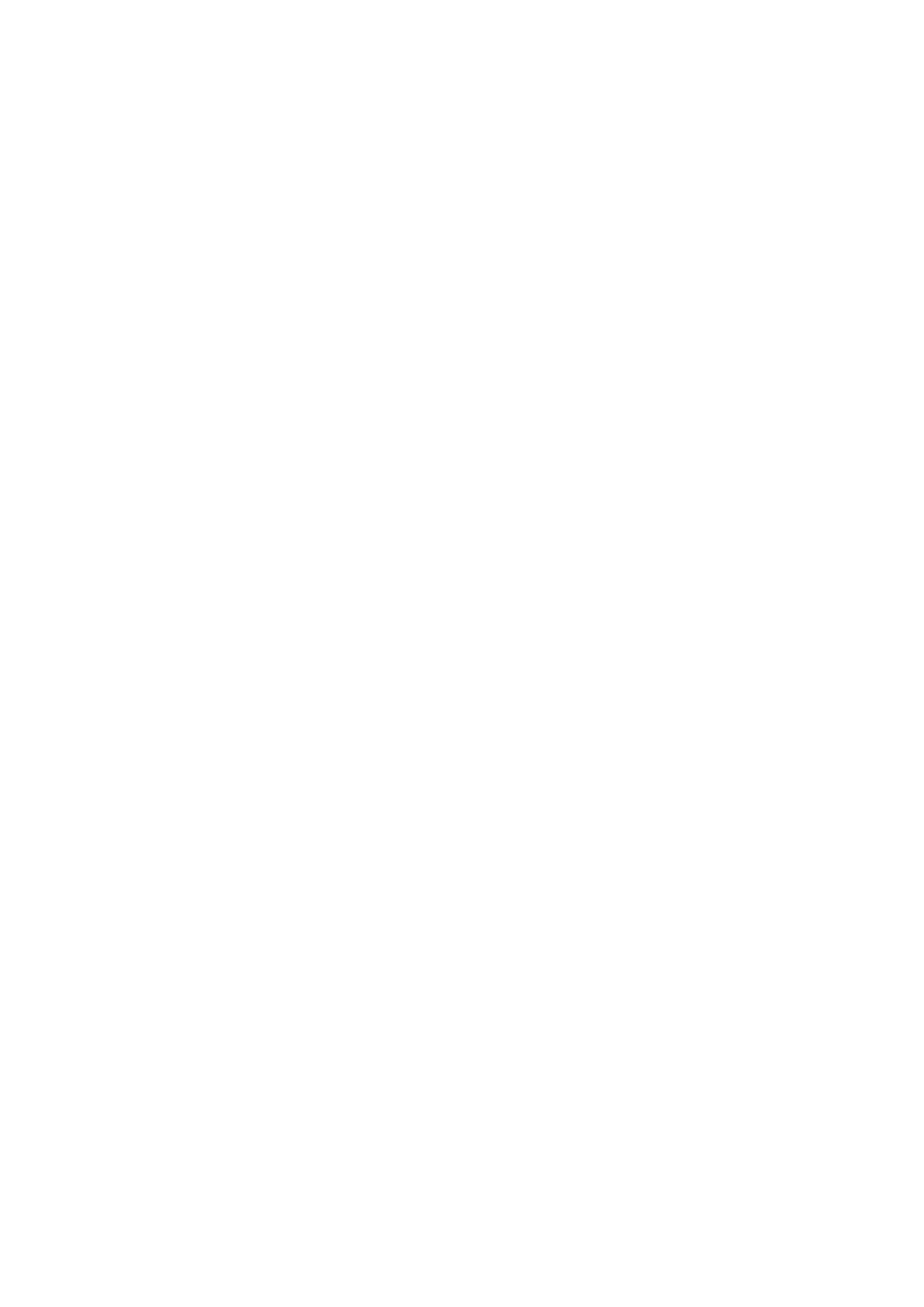# **Remote education provision: information for parents**

This information is intended to provide clarity and transparency to pupils and parents or carers about what to expect from remote education where national or local restrictions require entire cohorts (or bubbles) to remain at home.

For details of what to expect where individual pupils are self-isolating, please see the final section of this page.

#### **Will my child be taught broadly the same curriculum as they would if they were in school?**

- We teach the same curriculum remotely as we do in school
- Daily Maths and English activities. Also: Access to TT Rockstars for times tables and access to SPAG.com for English
- Foundation subjects covered: Geography, History, R.E, Science, Computing and Art.
- P.E is linked through curriculum (winter walk linked to seasons) or online links (Joe Wicks)

### **Remote teaching and study time each day**

### **How long can I expect work set by the school to take my child each day?**

We expect that remote education (including remote teaching and independent work) will take pupils broadly the following number of hours each day:

| Key Stage 1 | 3 hours a day on average across the<br>cohort, with less for younger children |
|-------------|-------------------------------------------------------------------------------|
| Key Stage 2 | 4 hours a day on average                                                      |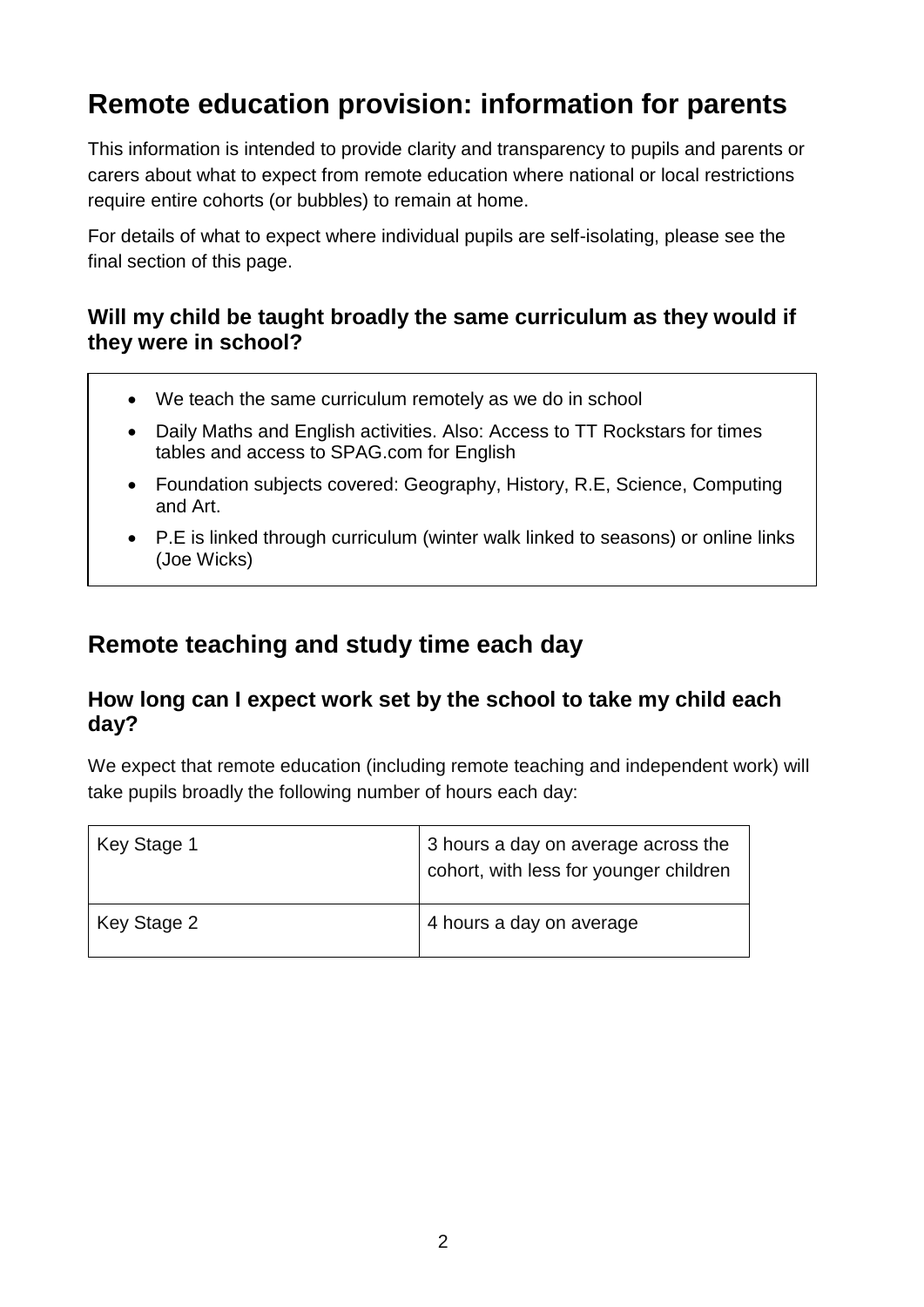# **Accessing remote education**

### **How will my child access any online remote education you are providing?**

- Home learning will be available every Sunday for the week ahead: <https://www.calthwaite.cumbria.sch.uk/classes.html>
- Emailed out
- We use 'Class Dojo' across the school to keep in touch for mental health, pictures, tasks, chat and videos
- 'Tapestry' is used in Class 1 to keep in touch, share pictures and videos
- 'Busy things' is used in Class 1 for some tasks
- 'Times Table Rockstars' can be accessed for times table practice in Classes 2 & 3
- 'Spag.com used in Classes 2 & 3 for home learning

### **If my child does not have digital or online access at home, how will you support them to access remote education?**

We recognise that some pupils may not have suitable online access at home. We take the following approaches to support those pupils to access remote education:

In this section, please provide high-level information (where applicable, and ensuring parents know how to contact the school for further details) about:

- Parents can borrow laptops for pupils, school will require proof that it has been added to contents insurance and an agreement for appropriate use
- We have applied and been accepted for Vodafone sim cards with free data
- how pupils can access any printed materials needed if they do not have online access:
	- o We have supplied an exercise book to work in
	- o White Rose maths book with activities in
	- o CGP punctuation book
	- o We have offered printed materials to anyone struggling to access a printer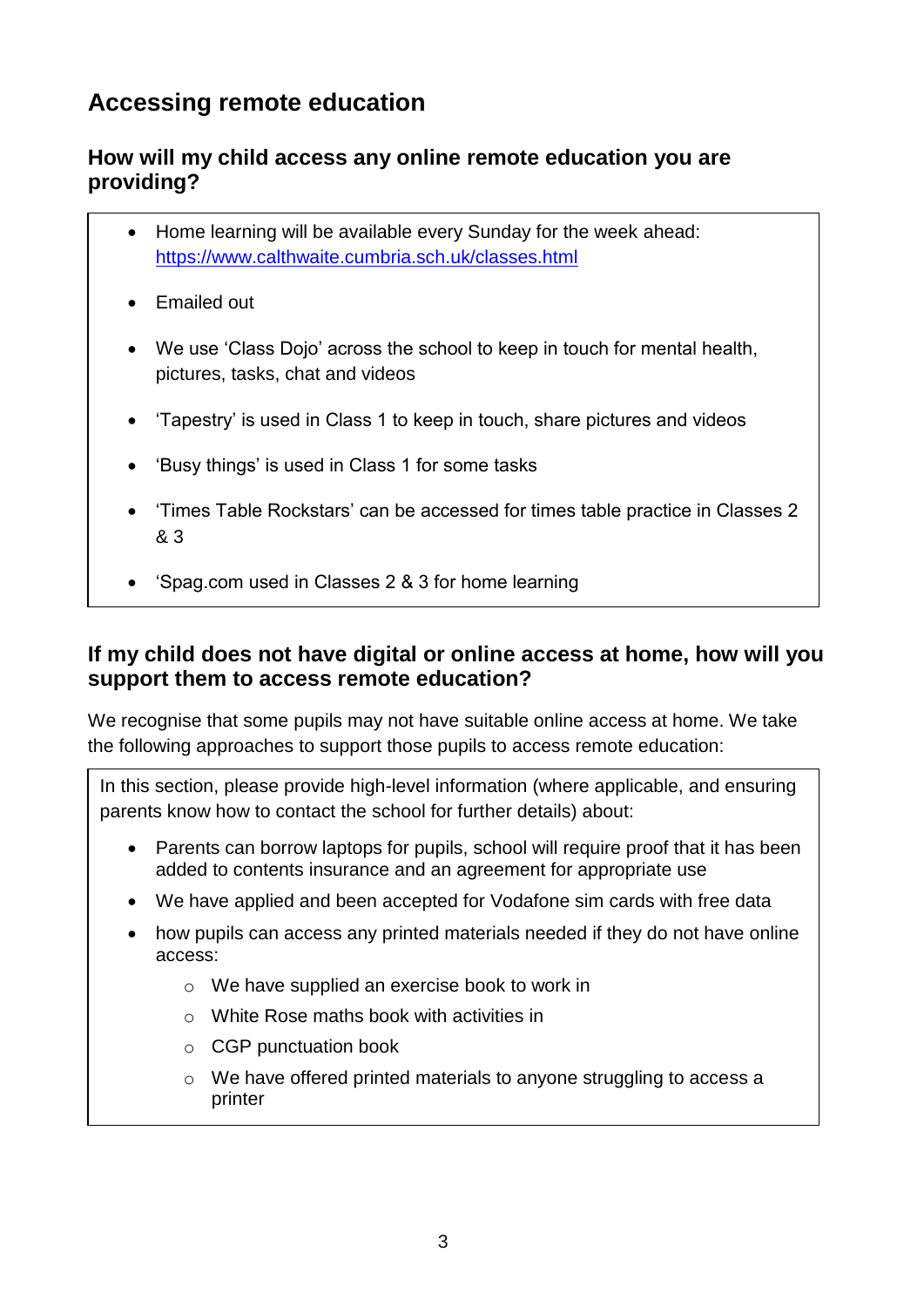### **How will my child be taught remotely?**

We use a combination of the following approaches to teach pupils remotely:

In this section, please list the range of approaches you use to teach pupils remotely.

As part of this list, schools may wish to indicate the extent to which they are used, and subjects and key stages these approaches are used in, if there are differences.

Some examples of remote teaching approaches:

- recorded teaching-White Rose videos for maths in KS2/ KS2
	- video recordings made by teachers across the school
	- Phonics videos in EYFS
- printed paper packs produced by teachers- worksheets, comprehensions, RWI
- textbooks-White Rose maths, CGP Punctuation book
- long-term project work-Christian Value termly work
- activities posted on our online platform 'Class Dojo'
- zoom catch-up and collective worships

### **Engagement and feedback**

### **What are your expectations for my child's engagement and the support that we as parents and carers should provide at home?**

In this section, please set out briefly:

- we have sent out a timetable with suggested structure
- email/ phone support from school if needed
- focus on core subjects if time, illness or work is a factor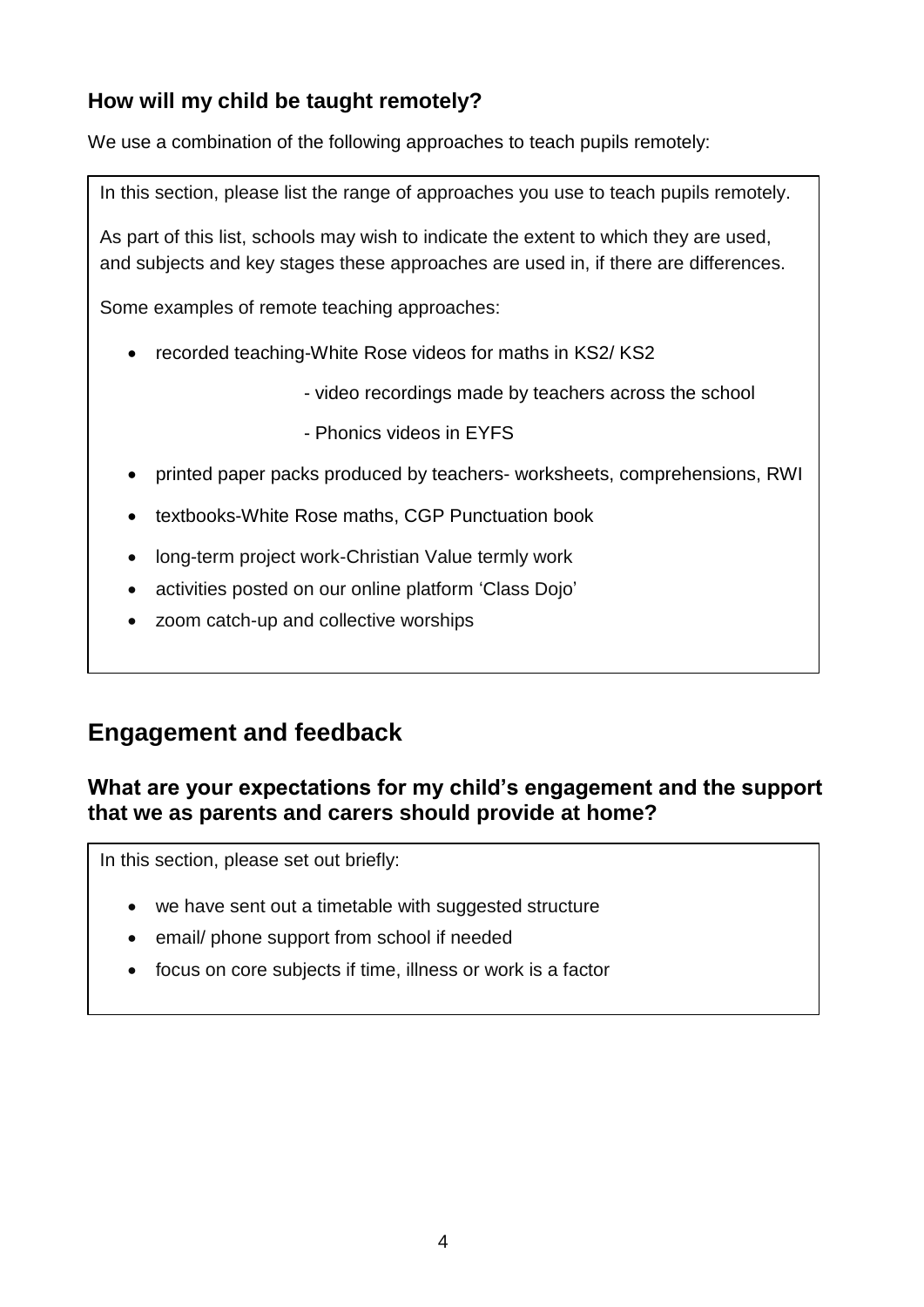### **How will you check whether my child is engaging with their work and how will I be informed if there are concerns?**

In this section, please set out briefly:

- how, and how often, you will check pupils' engagement with remote educationthrough email, zoom and Class Dojo we will identify weekly children who we have concerns about
- what action you take where engagement is a concern, including how you will inform parents-welfare calls or email from teacher/ head

### **How will you assess my child's work and progress?**

Feedback can take many forms and may not always mean extensive written comments for individual children. For example, whole-class feedback or quizzes marked automatically via digital platforms are also valid and effective methods, amongst many others. Our approach to feeding back on pupil work is as follows:

In this section, please set out briefly:

- Marked via Class Dojo or commented upon
- Marked through email
- Verbally through zoom or telephone
- Answers sent home to self-mark

# **Additional support for pupils with particular needs**

### **How will you work with me to help my child who needs additional support from adults at home to access remote education?**

We recognise that some pupils, for example some pupils with special educational needs and disabilities (SEND), may not be able to access remote education without support from adults at home. We acknowledge the difficulties this may place on families, and we will work with parents and carers to support those pupils in the following ways:

In this section, please set out briefly:

- Work with families to identify the best approach for their child
- Specific resources to send home-possible zoom or phone time with the child if needed